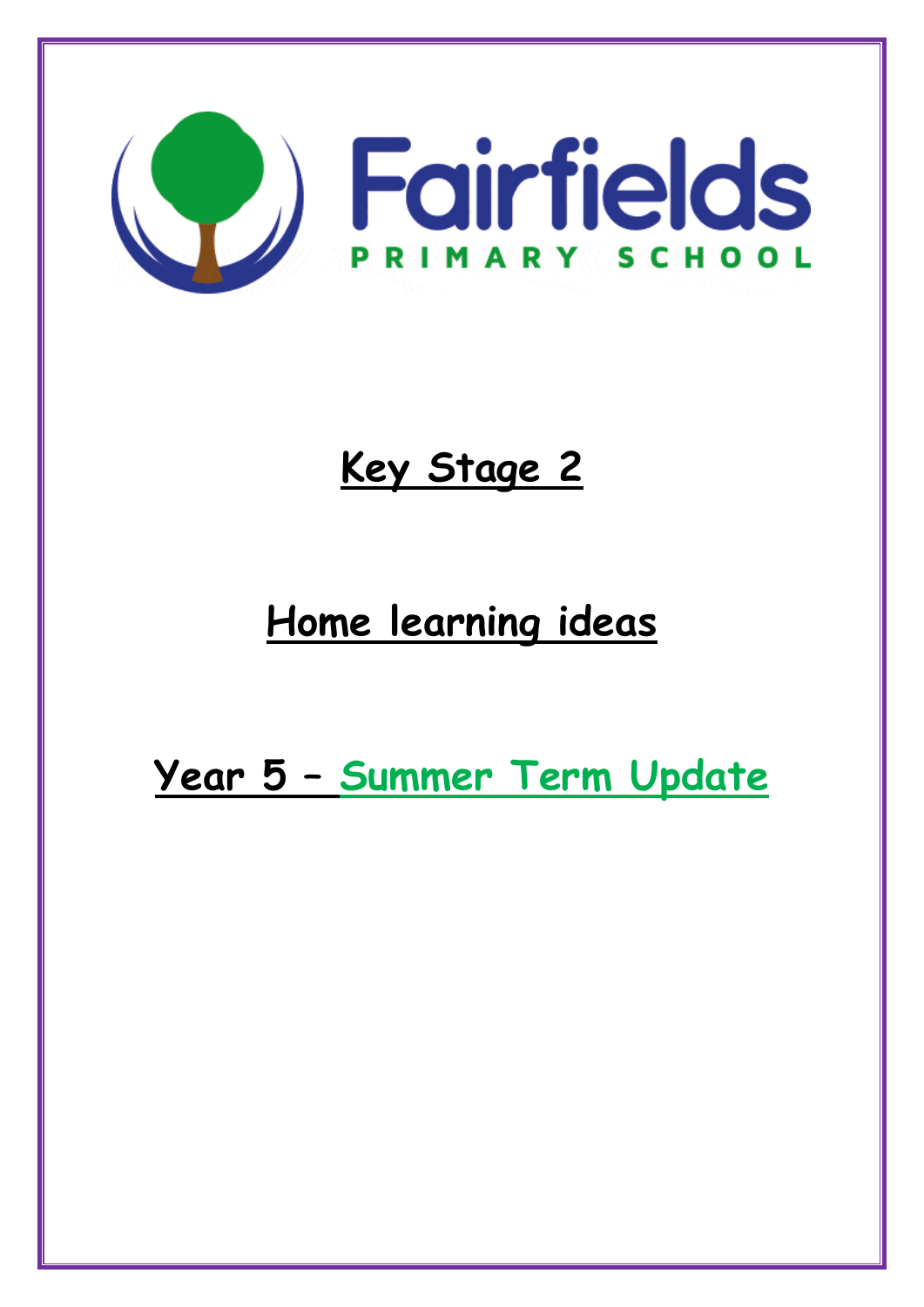#### Dear Parents,

I hope you are all keeping well and enjoying the time you have with your children. It has been really enjoyable speaking to you all on a weekly basis, catching up with the learning activities you've been doing and generally discussing the situation we are faced with. In what is a challenging time, I think all the children within the class are coping magnificently well.

Below you will find some new learning activities and ideas that you can choose to use after the Easter 'holidays'. I have also kept the older activity suggestions, for reference.

These ideas cover most aspects of the school curriculum and are intended as a guide to you and your children; not a list of compulsory activities that need completing and returning.

#### **General Learning**

- Twinkl (a school resources website) is offering 1-month free membership to ALL activities and resources. Go to [www.twinkl.co.uk/offer](http://www.twinkl.co.uk/offer) and use the code *UKTWINKLHELPS* when registering.
- <https://www.purplemash.com/login/> All children within Fairfields Primary School have a log-in and can access all resources on either a laptop, or tablet device.
- <https://www.tts-group.co.uk/home+learning+activities.html> General Teaching and Learning ideas and activities.

#### **English**

- [https://www.oxfordowl.co.uk/for-home/advice-for-parents/fun-ideas](https://www.oxfordowl.co.uk/for-home/advice-for-parents/fun-ideas-learning-at-home/)[learning-at-home/](https://www.oxfordowl.co.uk/for-home/advice-for-parents/fun-ideas-learning-at-home/) - numerous games and activities based around Reading.
- Children an write their own PLAYSCRIPT based upon the Shakespeare play Romeo and Juliette. A short video clip can be found here [https://www.youtube.com/watch?v=dRrvQ1vZxcg.](https://www.youtube.com/watch?v=dRrvQ1vZxcg) Features of a playscript tips can be found here [http://www.primaryresources.co.uk/english/englishC5.htm.](http://www.primaryresources.co.uk/english/englishC5.htm)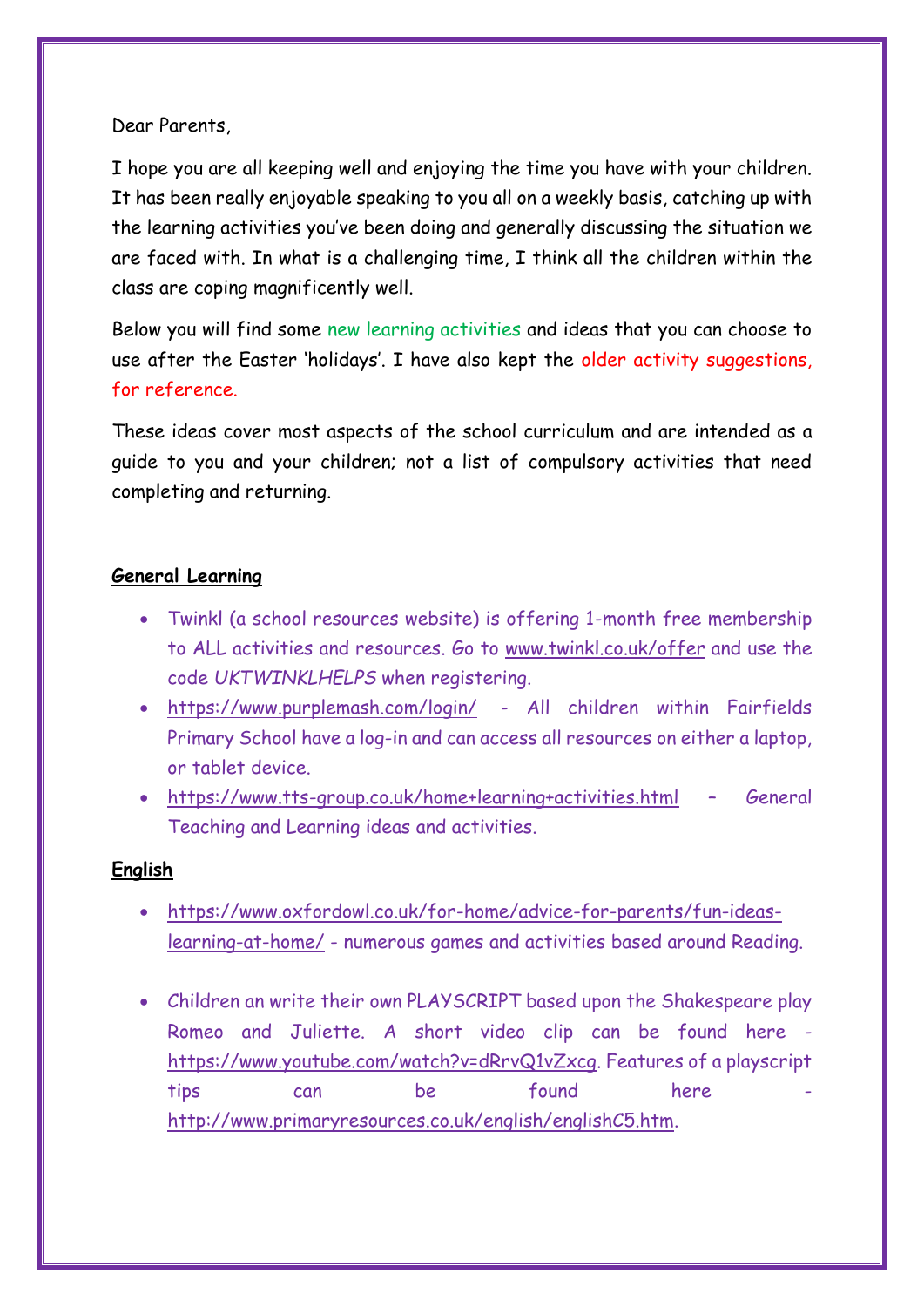- Children have recently 'drafted' their own diary entry from the perspective of Henry VIII and Anne Boleyn. They could choose another member of the Tudor Royal Family and construct a diary entry surrounding a key event in their life.
- Start a 'lockdown' diary, write entries for what you get up to each day. In the future this will be amazing to look back on and reflect.
- Create your own scrapbook! This can include things you have done during your time at home, photos or drawings with captions.
- Watch the clip 'Alma' (a short story based upon a girl and a creepy toy shop) -<https://www.youtube.com/watch?v=irbFBgI0jhM>and write a story based on what happened. Remember to use ambitious adjectives and turn simple sentences into complex ones!

#### **Maths**

- <https://ttrockstars.com/>All children within Fairfields Primary School have a log-in and can access all resources on either a laptop, or tablet device.
- Year 5 will benefit from any 'reasoning type questioning allowing them to apply the strategies already taught. Primary Resources [\(www.primaryresources.co.uk\)](http://www.primaryresources.co.uk/) is broken down into a wide variety of Mathematical concepts. Access to any of these age appropriate resources will be of a benefit.
- Click on the link<http://www.primaryresources.co.uk/maths/mathsD1.htm> to access 'worded and real life questions'.
- Countdown! Can you find the answer using these numbers? <https://nrich.maths.org/6499>- we have enjoyed doing this in Maths lessons too!
- Collect data to make your own graphs and charts could you count rainbows/bears in windows on your walks? How many people you see walking/riding a bike when you go out walking? How many dogs you saw on your walk?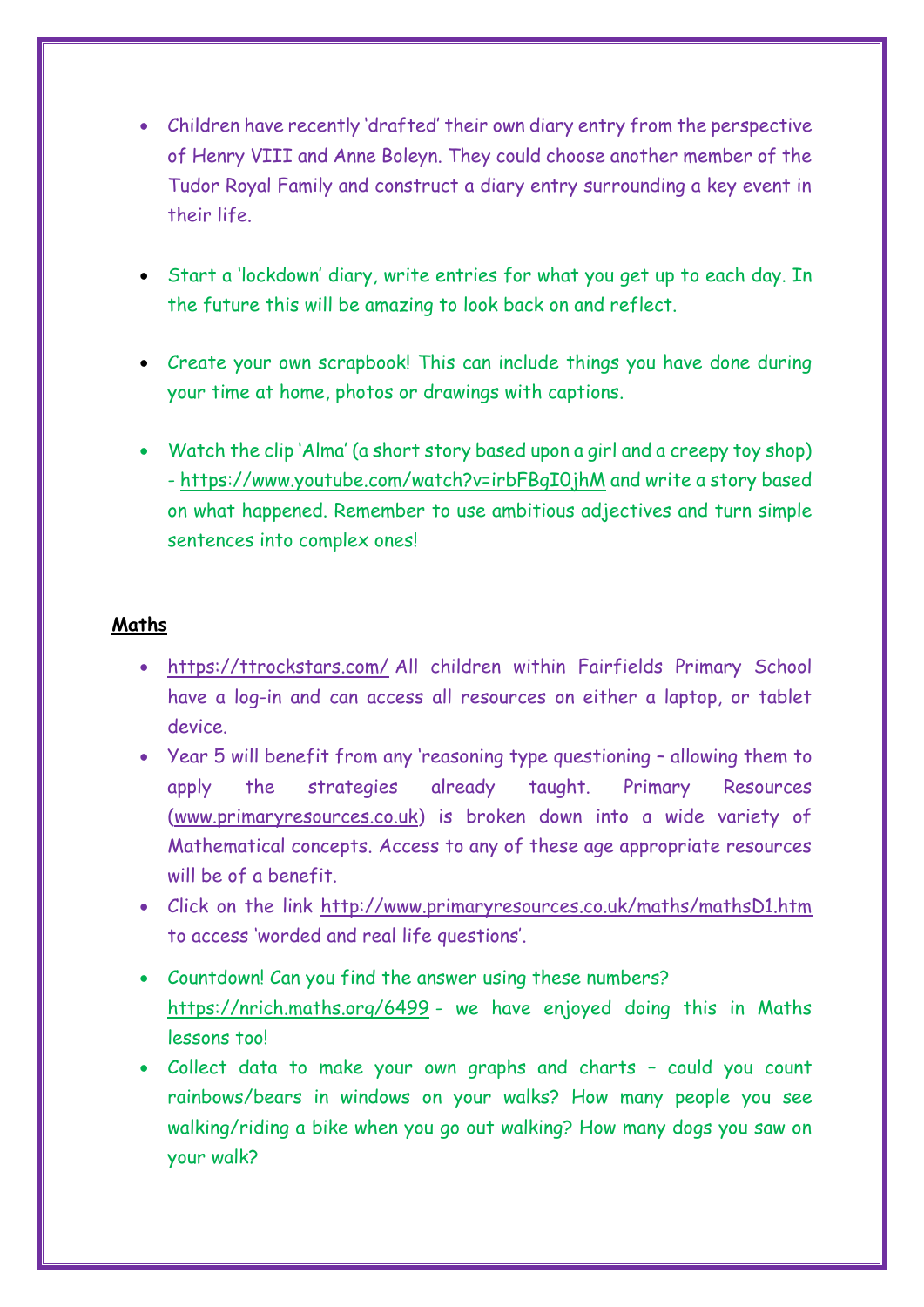#### **Science**

- In preparation for our next topic 'Allotment' a scientific project focussing upon plant biology, seed germination, farming and global land use , the children could visit the website <https://www.nsalg.org.uk/>and make a poster/scrapbook or PowerPoint presentation based upon growing fruit and veg.
- If you have the ability to, and resources within easy access (given the current situation), the children could plant some of their own seeds, tend to them, and make notes or diagrams on how they grow.
- Can you do some science experiments at home? There are lots of excellent and simple ideas online, here is a link with some examples: [https://www.theyellowbirdhouse.com/17-easy-science](https://www.theyellowbirdhouse.com/17-easy-science-experiments-kids-using-household-items/)[experiments-kids-using-household-items/](https://www.theyellowbirdhouse.com/17-easy-science-experiments-kids-using-household-items/)

### **PE**

- Can you write your own 30-minute workout? You might want to write a circuit or have lots of different exercises for a set amount of time. Maybe you could try it out with everyone at home to see what they think too!
- Create your own keep fit weekly plan. Try and incorporate your 30 minute work-out into it. What other activities could you do throughout the day to help? How could you involve members of your family?

#### **Art**

- If you have access to an iPad/iPhone, use the app Stop Motion Studios to make your own animated movies. Mr Gallop has made three with his son, using Lego and card. Get creative!
- Design a poster to say 'Thank You' to the NHS and other front-line services for their work during this challenging time.
- Learn to draw cartoon characters [http://www.robbiddulph.com/draw](http://www.robbiddulph.com/draw-with-rob)[with-rob](http://www.robbiddulph.com/draw-with-rob) and create your own cartoon strip.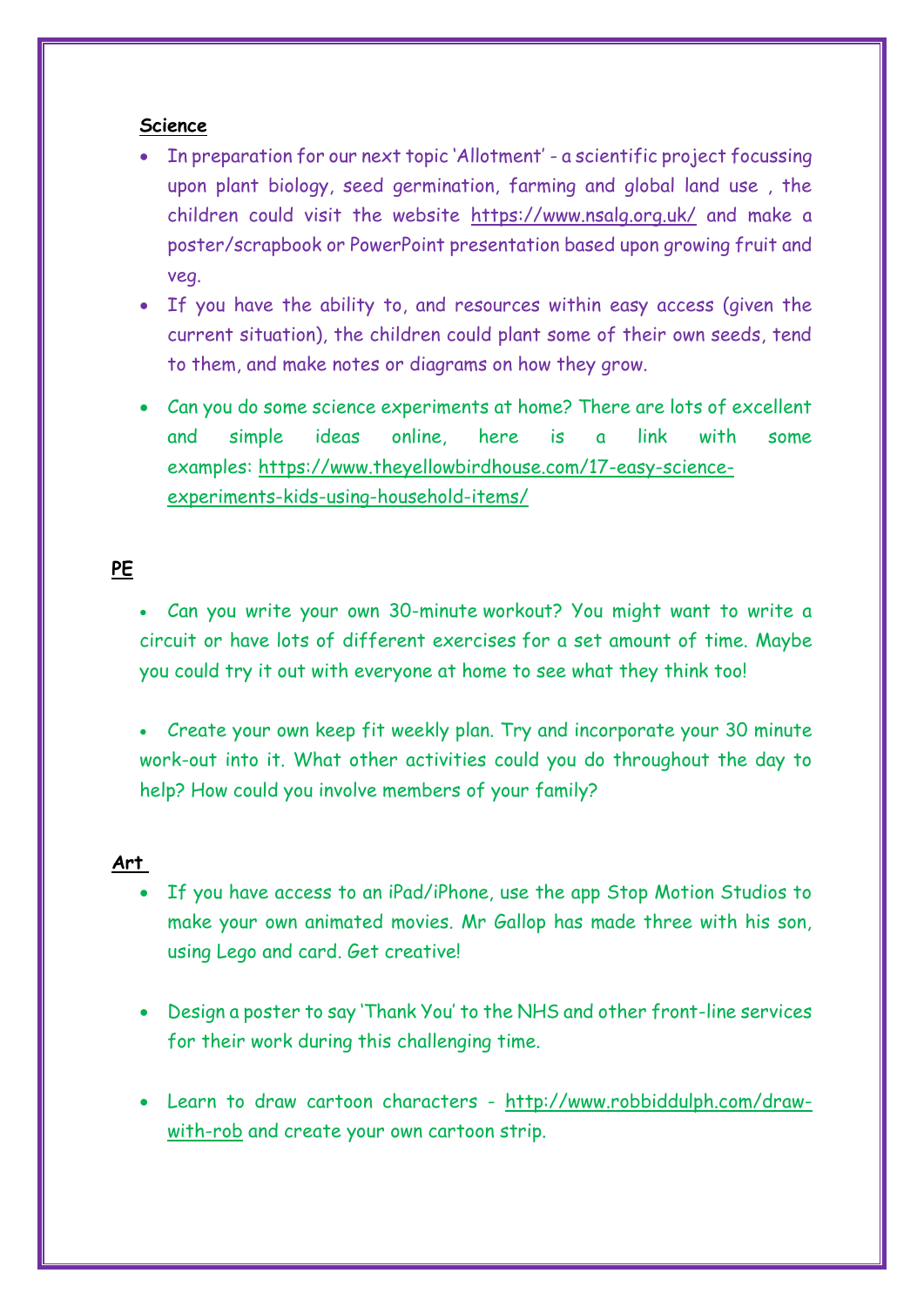Use a digital camera to document a day 'in lockdown'. Take pictures of the things you do, family members at work, the places you walk to, the games you play. Present these in any way you want! It will be nice to look back on when we get back to 'normal'.

#### *TOPIC – 'Allotment'*

*Below are the suggested Home Learning activities from what would have been our new topic 'Allotment'. Some of the suggested activities may no longer be suitable, depending upon restrictions put in place by the Government as the situation we face changes.* 

- Present a list of the environmental advantages and disadvantages of using local land for allotments.
- Find out how many people in school grow their own fruit or vegetables. Design a graph or chart to show your findings.
- Write a letter to local businesses persuading them to sponsor your school allotment or contribute items to help you develop it.
- Collect images from magazines to make a great visual background for displaying an allotment poem.
- Design your own growing area in your garden. Make a detailed, labelled plan, showing what you would grow.
- Create a sensory trail! Find flowers or leaves with a fragrant scent, or plants with interesting textures. Take an adult on your trail, perhaps blindfold them to test their sensory perception!
- Make a flower arrangement using florist foam blocks and found foliage. Decide on a theme or colour scheme for your arrangement. Photograph your finished piece to show others at school.
- Attract birds to your garden by making them a delicious bird cake. Combine melted lard with seeds, nuts and dried fruit. You'll find lots of recipes online.
- Plan a 'rainbow garden' using a different fruit or vegetable for each colour in the rainbow. List the names and colours of each plant or vegetable and how they can be used.